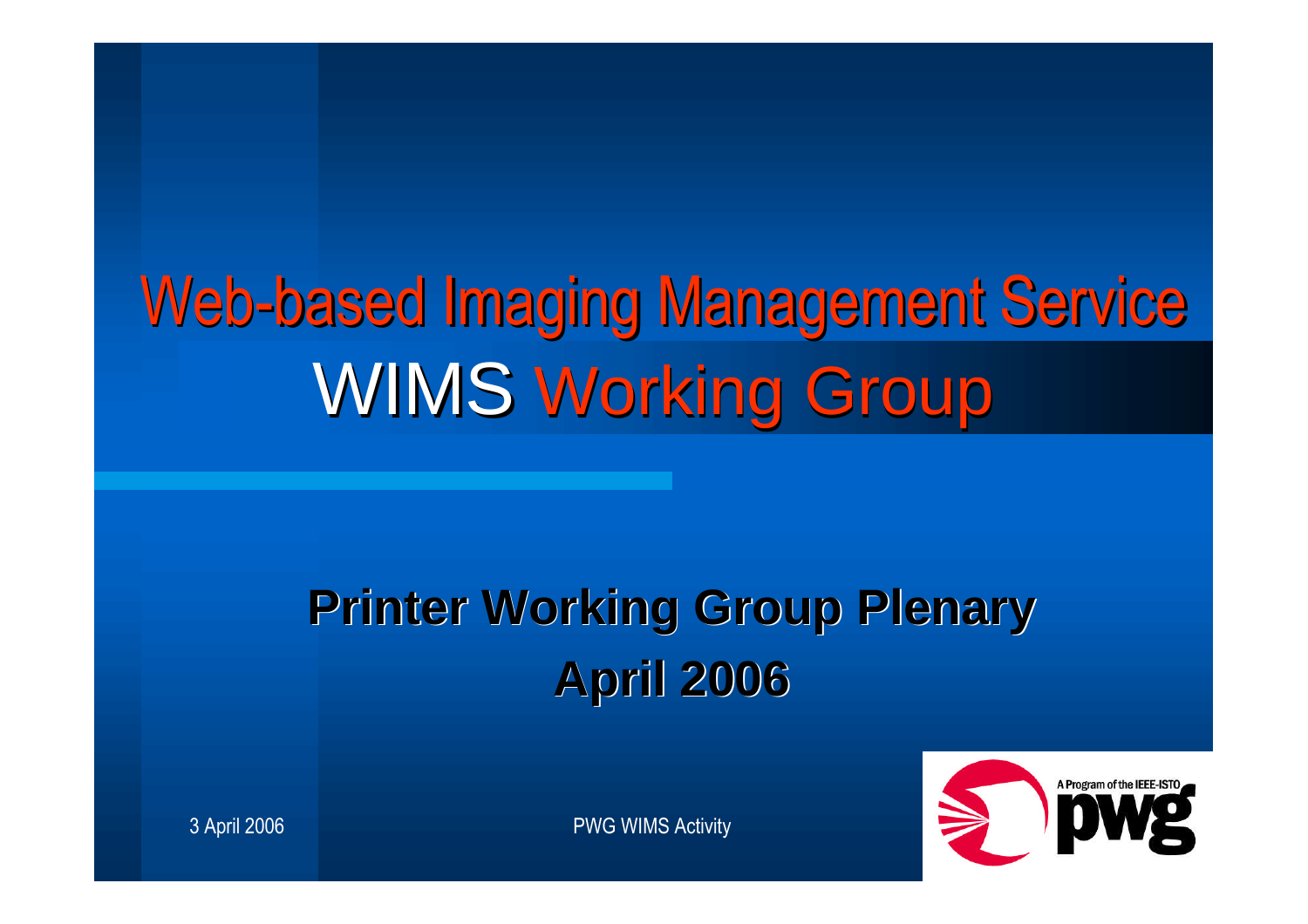

### **WIMS WG Efforts**

#### **WIMS Protocol**

- **For Remote Fleet management of Imaging Equipment**
- **Schema Supporting Management** 
	- **Specific to WIMS Protocol**
	- **General Management Elements**
- **Definition of Management Elements**
	- **Standard for Imaging System Counters**
	- **Counter MIB**
	- **Schema for Printer MIB Management Elements**
- **DMTF/CIM-PWG Realignment**
	- **Ensuring up-to-date, adequate and correct printing data management model, consistent with Semantic Model**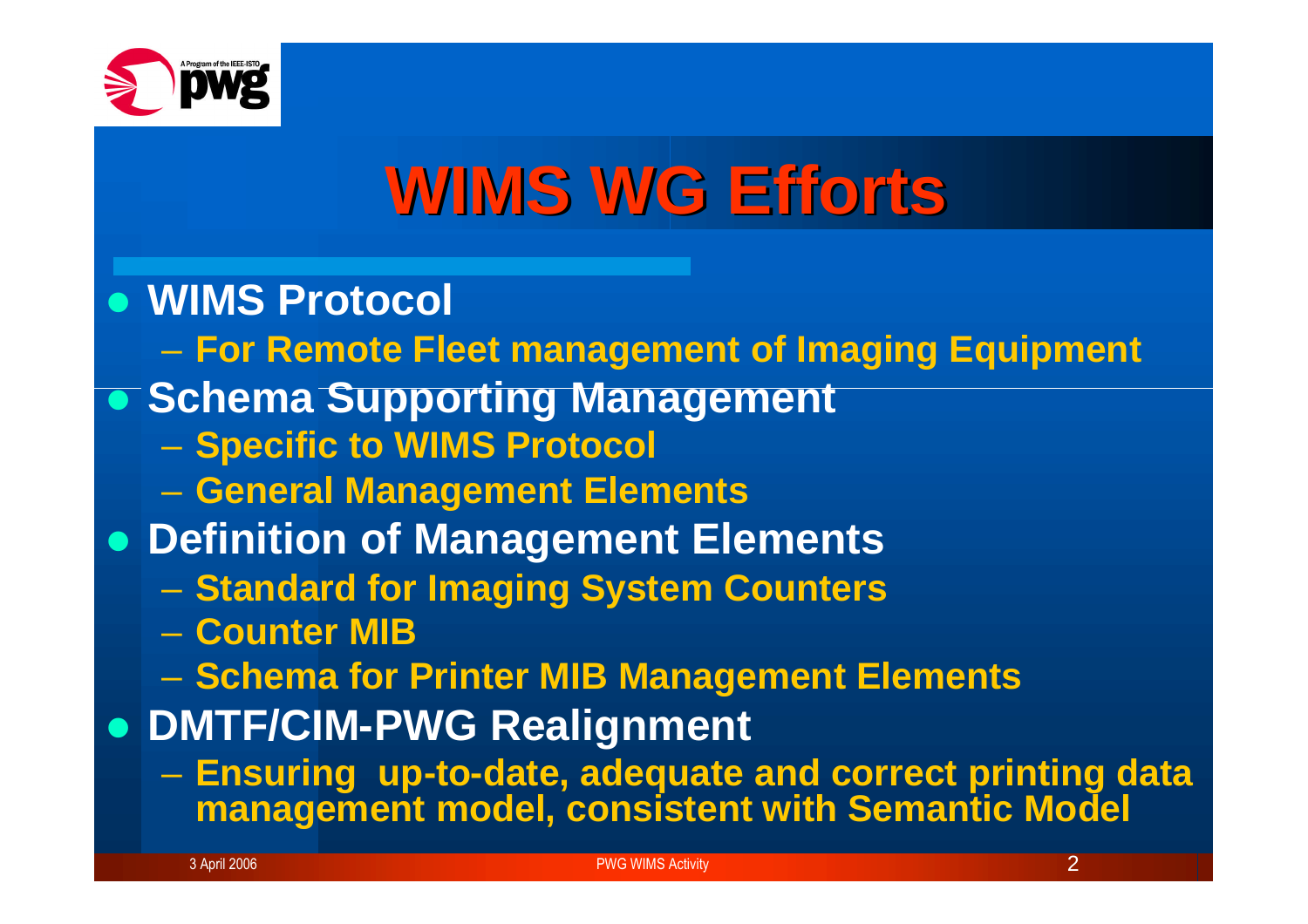

## **WIMS WG Activities Status**

**WIMS Abstract Protocol Document**

- **Finished PWG Last Call in January**
- **Revised for improved generality and scalability**
- **In PWG Formal Vote process**
- **Schema and WSDL** 
	- **Both WIMS normative Schema and associated SM elements schema finished last call**
	- **Demonstration WSDL 1.1 verifying schema with standard tools**
	- **Schema in PWG Fromal Vote process**
- **Standard for Imaging System Counters**
	- **Approved as PWG Candidate Standard**
	- **Counter MIB implementation approved as PWG Informational Doc.**
- **Other XML W3C Schema**
	- **Printer MIB and Related MIB objects**
	- **Await consideration by SM WG, incorporation into Semantic Model**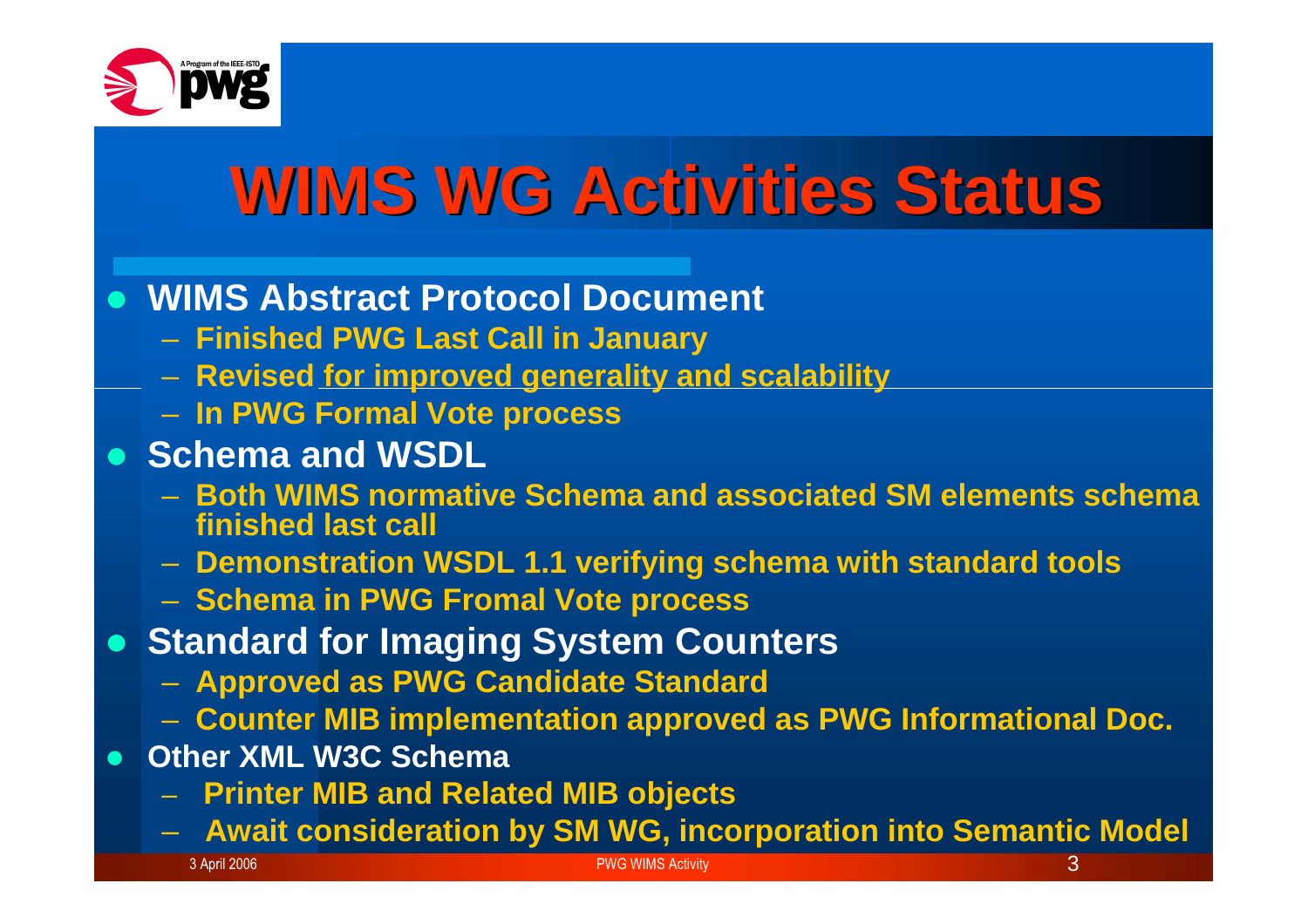

## **WIMS WG CIM Efforts**

#### **Activity divided into three phases**

- **Phase 1 - Editorial corrections; mapping objects, additional enums**
- **Phase 2 - Fix definitions of ambiguous properties, deprecate noninteroperable properties; move properties to correct parent class**
- **Phase 3 – Add needed management items that are available through printer management applications**
- **Approach**
	- **Create "white paper" description of changes with explanations**
	- **Create formal DMTF Change Requests (CR) from white paper**
	- **Issue Call for Objections to alert PWG membership to changes**
	- **Submit CRs to DMTF/CIM**
	- **When all CR's Approved by DMTF, update White Paper and submit to PWG as Informative Document**
- **Status**
	- **Phase 1 "Printer Class" white paper & CR in PWG Call for Objections**

3 April 2006 PWG WIMS Activity 4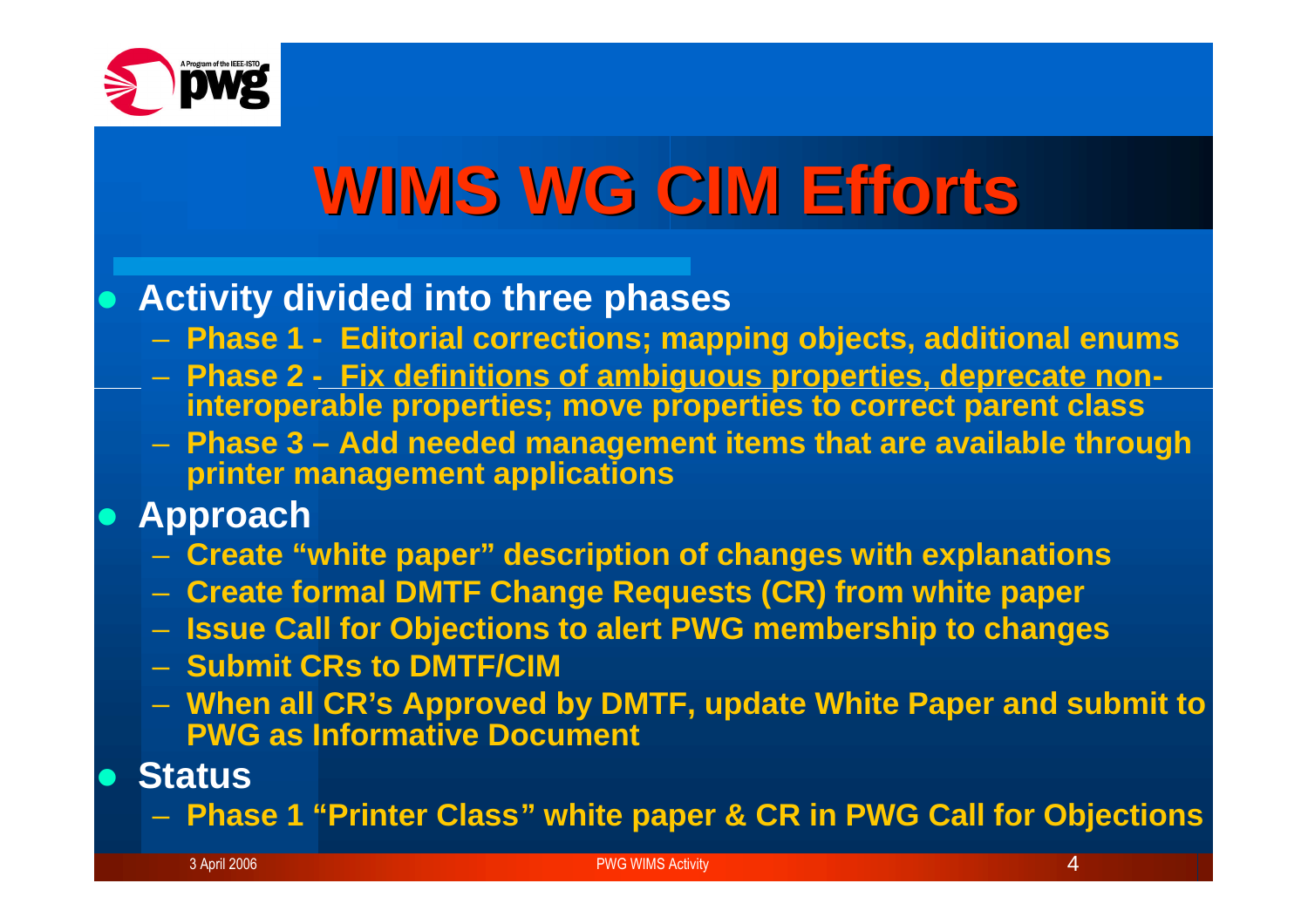

### **WIMS WG CIM Status**

#### **Phase 1 Printer Class Changes**

- **"White Paper" in PWG for "Call for Objections"**
- **DMTF Printer Class MOF "Change Request" complete, in Call for Objections**
- **Consideration of Objections at CIM meeting**
- **Pending Consideration of Objections, Phase 1 documents to be submitted to DMTF CIM Core**
- **No Objections received as of 3 April**
- **Phase 1 – Other Printing-Related Classes**
	- **Objective to have "White Paper" out by May start.**
	- **"Change Requests" out by May end**
	- **Call for Objections before next Face to Face.**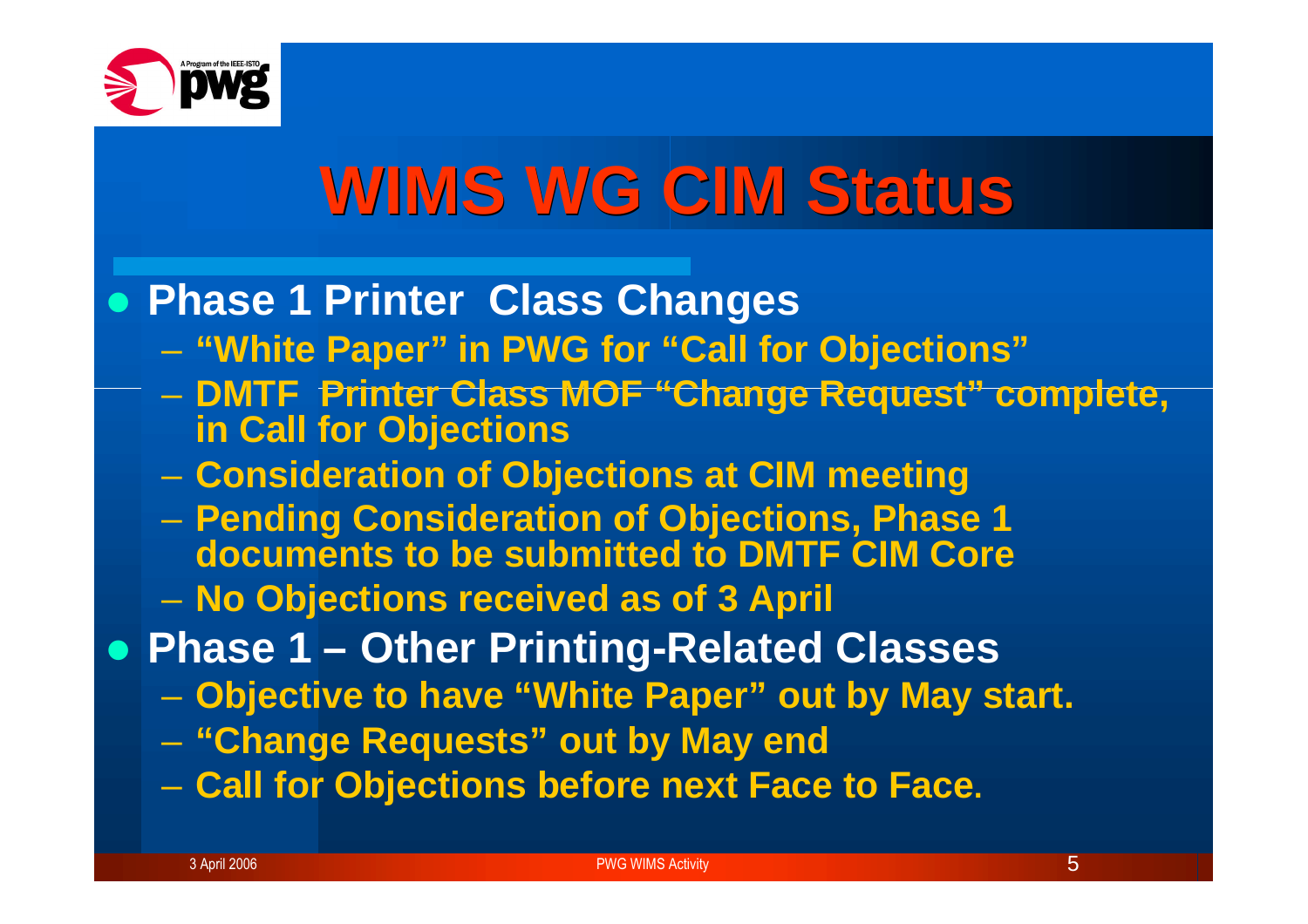

# **WIMS Protocol & Schema**

- **Spec in PWG Vote for Candidate Standard**
	- **ftp://ftp.pwg.org/pub/pwg/wims/wd/wd-wimscount10-20060317.pdf**
- **Schema**
	- **ftp://ftp.pwg.org/pub/pwg/wims/schemas/wims-schemas-20060320.zip**
- **Changes since Last Call resolution in January**
	- **Scalability**
		- **Commands provide for specifying "path" to target agent, allowing cascaded proxies**
		- **Editorial improvements**
- **Next Step – Protocol Bindings Document**